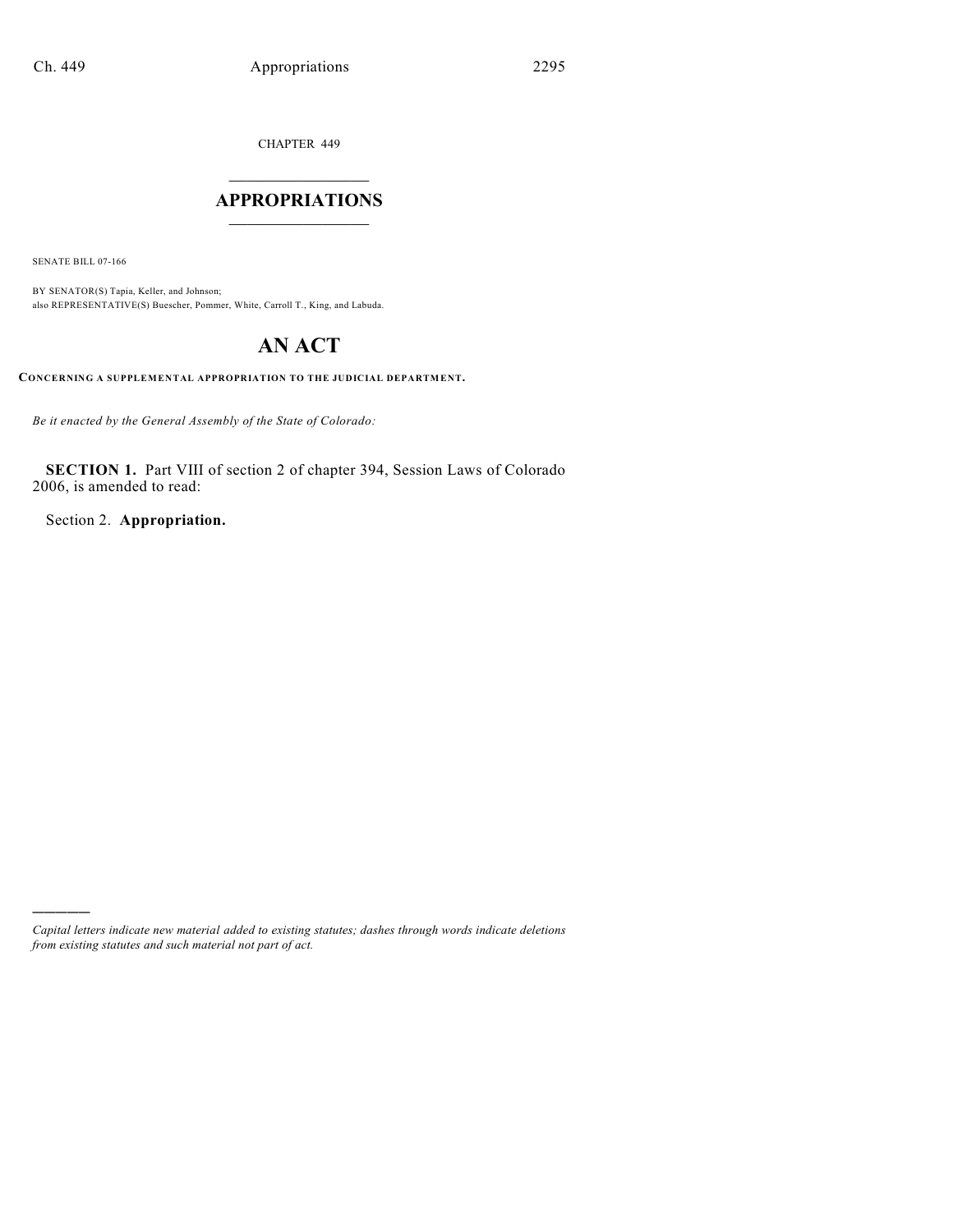|                 |       | APPROPRIATION FROM |                |              |               |                |  |  |
|-----------------|-------|--------------------|----------------|--------------|---------------|----------------|--|--|
| ITEM &          | TOTAL | GENERAL            | <b>GENERAL</b> | CASH         | CASH          | <b>FEDERAL</b> |  |  |
| <b>SUBTOTAL</b> |       | <b>FUND</b>        | <b>FUND</b>    | <b>FUNDS</b> | <b>FUNDS</b>  | <b>FUNDS</b>   |  |  |
|                 |       |                    | <b>EXEMPT</b>  |              | <b>EXEMPT</b> |                |  |  |
| S               |       |                    |                |              |               |                |  |  |

## **PART VIII JUDICIAL DEPARTMENT**

## **(1) SUPREME COURT/COURT OF APPEALS**

| Appellate Court Programs <sup>84</sup> | 8,557,683 |            | 8,489,683     | $68,000^{\circ}$         |                        |
|----------------------------------------|-----------|------------|---------------|--------------------------|------------------------|
|                                        | 8,476,833 |            | 8,408,833     |                          |                        |
|                                        |           |            | $(119.0$ FTE) |                          |                        |
| <b>Attorney Regulation</b>             |           |            |               |                          |                        |
| Committees                             | 4,700,000 |            |               | $4,600,000$ <sup>b</sup> | $100,000$ <sup>c</sup> |
|                                        |           |            |               | $(35.5$ FTE)             |                        |
| Continuing Legal Education             | 280,000   |            |               | $275,000$ <sup>d</sup>   | $5,000^\circ$          |
|                                        |           |            |               | $(4.0$ FTE)              |                        |
| Law Examiner Board                     | 850,000   |            |               | $750,000$ <sup>f</sup>   | $100,000$ <sup>s</sup> |
|                                        |           |            |               | $(8.2$ FTE)              |                        |
| Law Library                            | 360,000   |            |               | $360,000$ <sup>*</sup>   |                        |
|                                        | 500,000   |            |               | $500,000$ <sup>h</sup>   |                        |
|                                        |           | 14,747,683 |               |                          |                        |
|                                        |           | 14,806,833 |               |                          |                        |

<sup>a</sup> This amount shall be from various fees and other cost recoveries.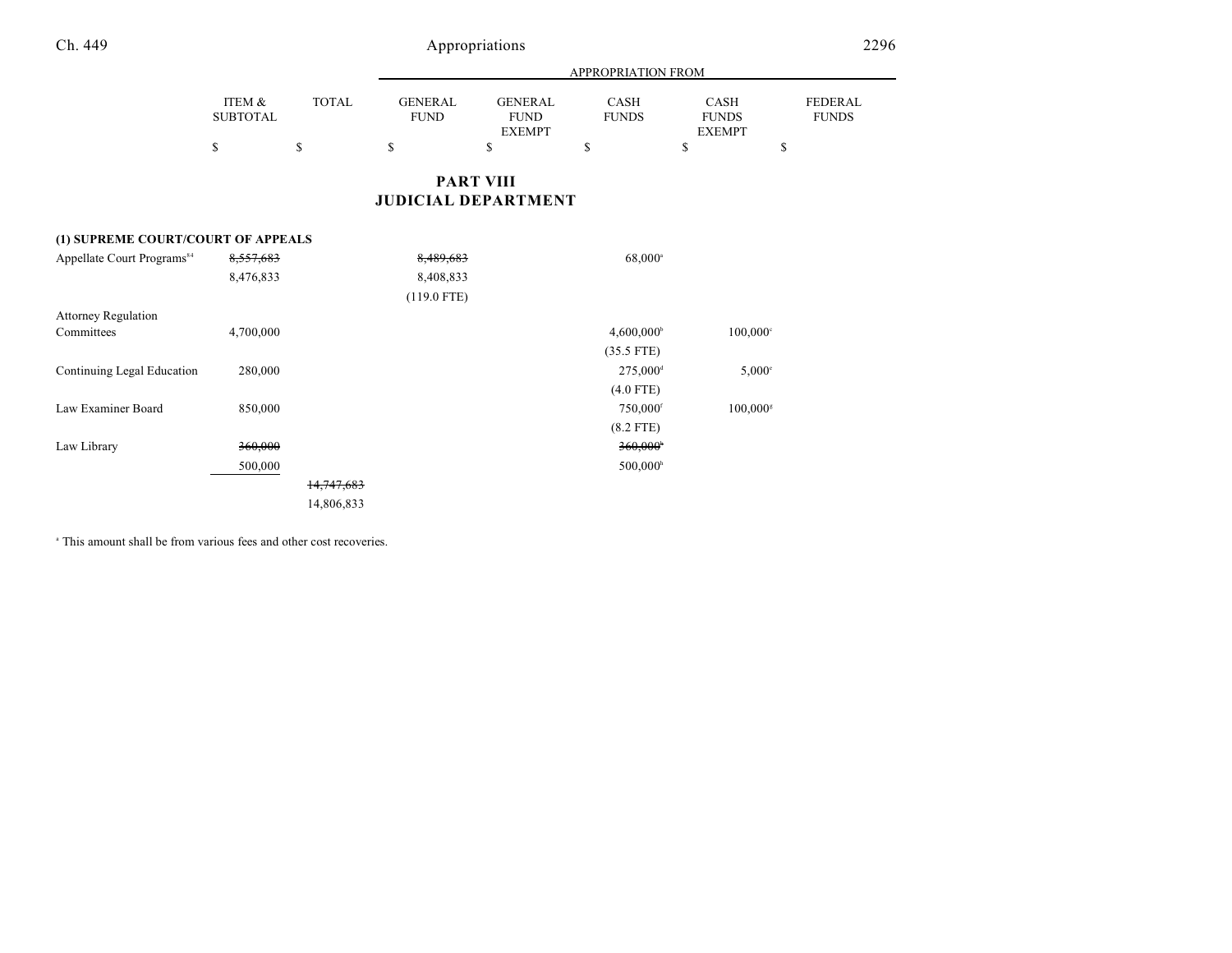<sup>b</sup> This amount shall be from annual attorney registration fees and other fees deposited in the Attorney Registration Fund. These moneys are included for informational purposes as they are continuously appropriated under the Judicial Branch's Constitutional authority.

This amount shall be from reserves in the Attorney Registration Fund. <sup>c</sup>

<sup>d</sup> This amount shall be from annual attorney registration fees and other fees deposited in the Continuing Legal Education Cash Fund. These moneys are included for

informational purposes as they are continuously appropriated under the Judicial Branch's Constitutional authority.

 $\degree$  This amount shall be from reserves in the Continuing Legal Education Cash Fund.

<sup>r</sup> This amount shall be from law examination application fees and other fees deposited in the Law Examiner Board Cash Fund. These moneys are included for informational purposes as they are continuously appropriated under the Judicial Branch's Constitutional authority.

<sup>8</sup> This amount shall be from reserves in the Law Examiner Board Cash Fund.

<sup>h</sup> This amount shall be from appellate court filing fees and other fees credited to the Supreme Court Library Fund pursuant to Section 13-2-120, C.R.S. These moneys are included for informational purposes as they are continuously appropriated under the Judicial Branch's constitutional authority.

#### **(2) COURTS ADMINISTRATION**

#### **(A) Administration**

| Personal Services             | 4,315,560 | 3,291,219      |                   | $1,024,341$ (T) <sup>*</sup> |      |
|-------------------------------|-----------|----------------|-------------------|------------------------------|------|
|                               | 4,453,608 | 3,406,377      |                   | $1,047,231(T)^{a}$           |      |
|                               |           | $(58.0$ FTE)   |                   |                              |      |
|                               |           | $(61.0$ FTE)   |                   |                              |      |
| <b>Operating Expenses</b>     | 367,121   | 366,121        | $1,000^{\rm b}$   |                              |      |
| Capital Outlay                | 6,010     | 6,010          |                   |                              |      |
| Judicial/Heritage Program     | 591,565   | 315,717        |                   | $275,848(T)$ °               |      |
|                               |           | $(3.0$ FTE)    |                   |                              |      |
| <b>Family Friendly Courts</b> | 375,000   |                | $252,200^{\circ}$ | 122,800°                     |      |
|                               |           |                | $(0.5$ FTE)       |                              |      |
| Courthouse Capital/           |           |                |                   |                              |      |
| Infrastructure Maintenance    | 1,000,000 | 1,000,000      |                   |                              |      |
| <b>Family Violence Grants</b> | 500,000   | 500,000        |                   |                              |      |
| Ch. 449                       |           | Appropriations |                   |                              | 2297 |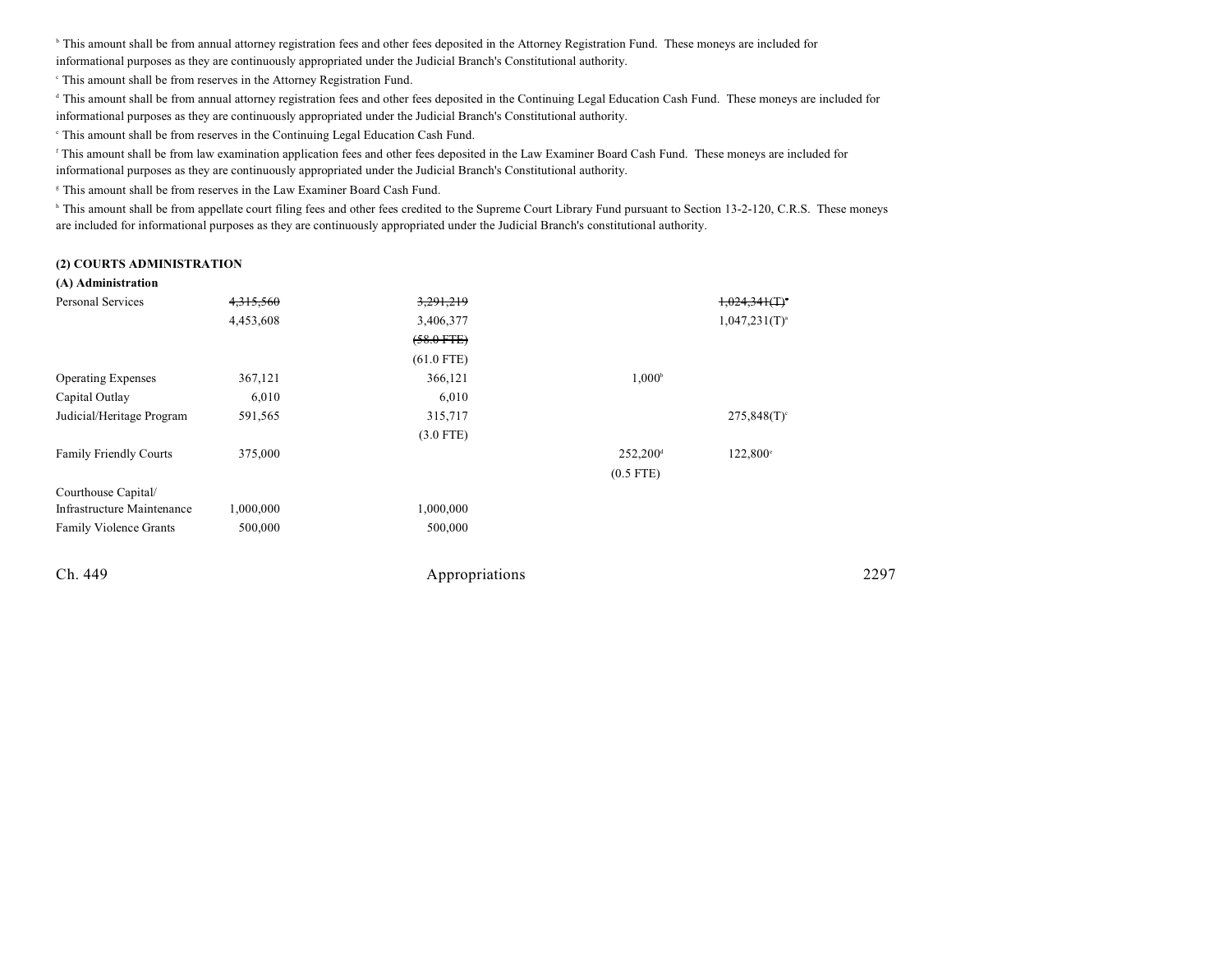|                                       |                           |              | <b>APPROPRIATION FROM</b>     |                                                |                             |                                       |                                |  |
|---------------------------------------|---------------------------|--------------|-------------------------------|------------------------------------------------|-----------------------------|---------------------------------------|--------------------------------|--|
|                                       | ITEM &<br><b>SUBTOTAL</b> | <b>TOTAL</b> | <b>GENERAL</b><br><b>FUND</b> | <b>GENERAL</b><br><b>FUND</b><br><b>EXEMPT</b> | <b>CASH</b><br><b>FUNDS</b> | CASH<br><b>FUNDS</b><br><b>EXEMPT</b> | <b>FEDERAL</b><br><b>FUNDS</b> |  |
|                                       | \$                        | \$           | \$                            | \$                                             | \$                          | \$                                    | \$                             |  |
| Statewide Indirect Cost<br>Assessment | 122,003                   |              |                               |                                                | 105,244 <sup>f</sup>        | $6,424$ <sup>f</sup>                  | 10,335                         |  |
| Departmental Indirect Cost            |                           |              |                               |                                                |                             |                                       |                                |  |
| Assessment                            | 925,228                   |              |                               |                                                | 925,228f                    |                                       |                                |  |
|                                       | 8,202,487                 |              |                               |                                                |                             |                                       |                                |  |
|                                       | 8,340,535                 |              |                               |                                                |                             |                                       |                                |  |

<sup>a</sup> This amount shall be from statewide and departmental indirect cost recoveries.

 $\,^{\circ}$  This amount shall be from fees and cost recoveries.

This amount shall be transferred from the Department of Higher Education, State Historical Society.

<sup>d</sup> This amount shall be from the Family-friendly Court Program Cash Fund, created in Section 13-3-113 (6), C.R.S.

This amount shall be from reserves in the Family-friendly Court Program Cash Fund, created in Section 13-3-113 (6), C.R.S.

These amounts shall be from various sources of cash funds and cash funds exempt in the Department. <sup>f</sup>

#### **(B) Administrative Special Purpose**

| Health, Life, and Dental | 10,810,954 | 10,289,530 | 521.424 <sup>a</sup>   |
|--------------------------|------------|------------|------------------------|
|                          | 10,239,651 | 9,718,227  |                        |
| Short-term Disability    | 171,378    | 162,146    | $9.232$ <sup>a</sup>   |
|                          | 141.748    | 132.516    |                        |
| Salary Survey            | 4,170,093  | 3,964,840  | $205,253$ <sup>a</sup> |
|                          | 4,652,652  | 4.447.399  |                        |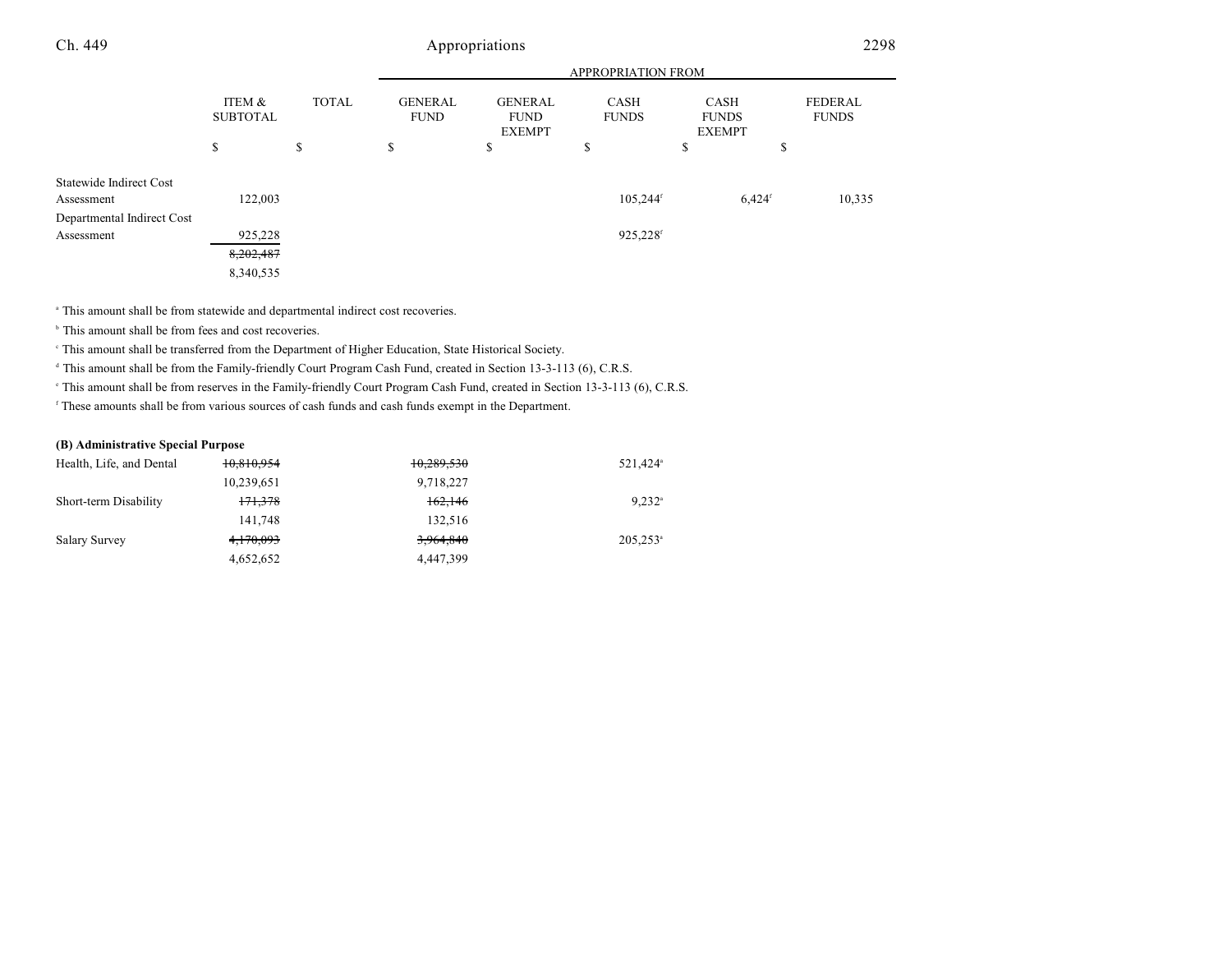| Amortization Equalization      |                       |           |                     |                            |
|--------------------------------|-----------------------|-----------|---------------------|----------------------------|
| Disbursement                   | 1,055,252             | 993,977   | 61,275 <sup>a</sup> |                            |
| Workers' Compensation          | 1,207,704             | 1,207,704 |                     |                            |
|                                | 1,348,485             | 1,348,485 |                     |                            |
| Legal Services for 4,227       |                       |           |                     |                            |
| hours                          | 286,464               | 286,464   |                     |                            |
| Payment to Risk Management     |                       |           |                     |                            |
| and Property Funds             | 401,642               | 401,642   |                     |                            |
|                                | 425,823               | 425,823   |                     |                            |
| Vehicle Lease Payments         | 72,786                | 72,786    |                     |                            |
|                                | 34,468                | 34,468    |                     |                            |
| <b>Leased Space</b>            | 616,854               | 592,614   | $24,240^{\circ}$    |                            |
|                                | 713,304               | 673,464   | 39,840 <sup>b</sup> |                            |
| Lease Purchase                 | 112,766               | 112,766   |                     |                            |
| <b>Administrative Purposes</b> | 195,554               | 130,554   | $65,000^{\circ}$    |                            |
| Retired Judges                 | 1,384,006             | 1,384,006 |                     |                            |
|                                | 1,523,468             | 1,523,468 |                     |                            |
| Appellate Reports Publication  | 67,100                | 67,100    |                     |                            |
| Child Support Enforcement      | 90,900                | 30,904    |                     | 59,996 $(T)^d$             |
|                                |                       |           |                     | $(1.0$ FTE)                |
| Collections Investigators      | 3,942,004             |           | $3,420,771$ °       | $521,233($ T) <sup>e</sup> |
|                                | 3,997,004             |           |                     | $576,233(T)$ <sup>f</sup>  |
|                                |                       |           | $(83.2$ FTE)        |                            |
|                                | <del>24,585,457</del> |           |                     |                            |
|                                | 24,884,639            |           |                     |                            |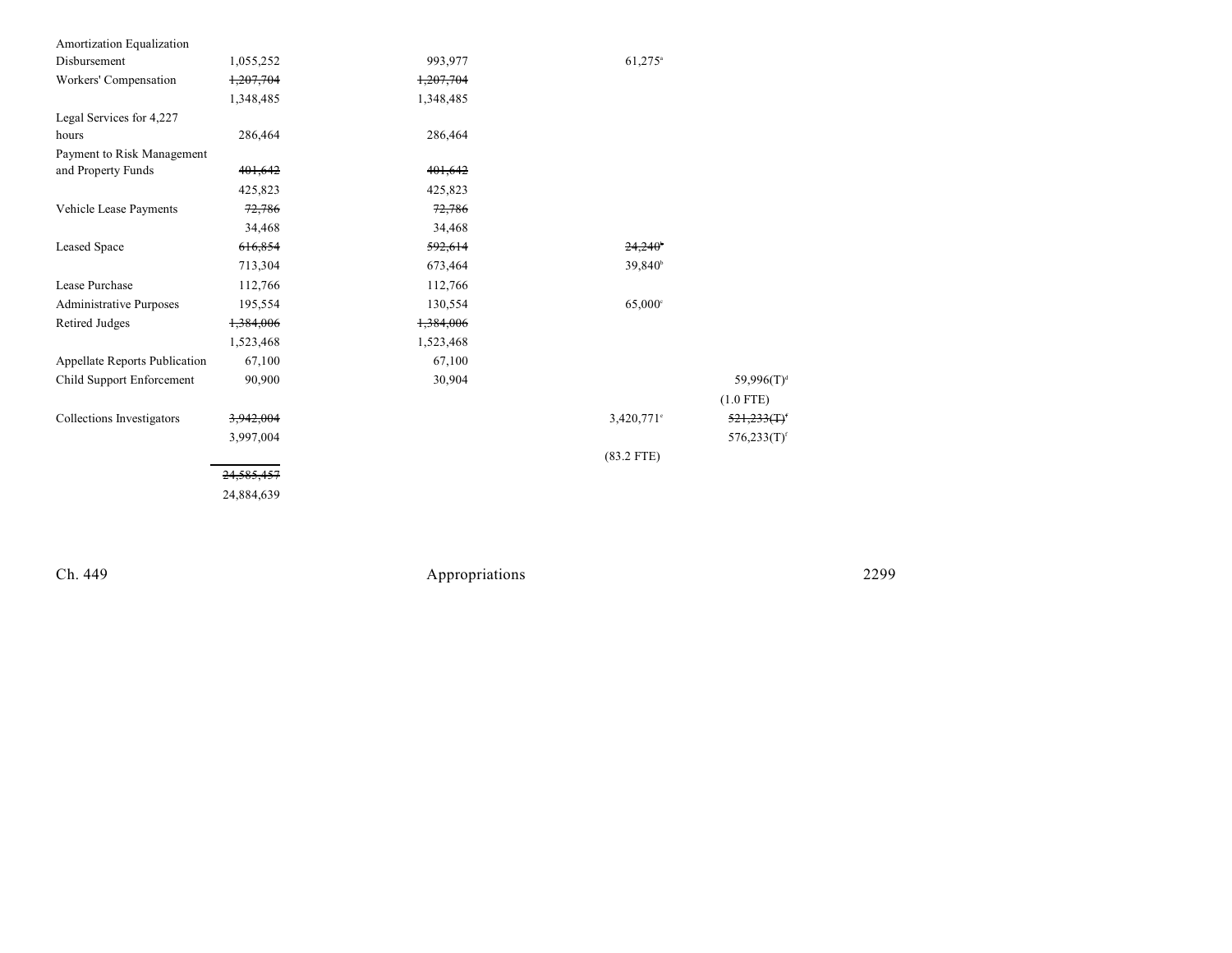|                 |              | APPROPRIATION FROM |                |              |               |                |  |
|-----------------|--------------|--------------------|----------------|--------------|---------------|----------------|--|
| ITEM &          | <b>TOTAL</b> | <b>GENERAL</b>     | <b>GENERAL</b> | <b>CASH</b>  | <b>CASH</b>   | <b>FEDERAL</b> |  |
| <b>SUBTOTAL</b> |              | <b>FUND</b>        | <b>FUND</b>    | <b>FUNDS</b> | <b>FUNDS</b>  | <b>FUNDS</b>   |  |
|                 |              |                    | <b>EXEMPT</b>  |              | <b>EXEMPT</b> |                |  |
| \$              |              |                    |                |              |               |                |  |

<sup>a</sup> These amounts shall be from the Judicial Stabilization Cash Fund created in Section 13-32-101 (1.5), C.R.S., from the State Commission on Judicial Performance Cash Fund created in Section 13-5.5-107, C.R.S., from the Offender Services Fund created in Section 16-11-214 (1) (a), C.R.S., from the Fines Collection Cash Fund created in Section 18-1.3-401 (1) (a) (III) (D), C.R.S., from the Drug Offender Surcharge Fund created in Section 18-19-103 (4), C.R.S., and from the Alcohol and Drug Driving Safety Program Fund created in Section 42-4-1301.3 (4) (a), C.R.S.

 $\,^{\circ}$  This amount shall be from employee payments for parking fees.

This amount shall be from royalties from the sale of pattern jury instructions. <sup>c</sup>

<sup>d</sup> This amount shall be from federal funds transferred from the Department of Human Services.

 $\degree$  Of this amount, an estimated \$2,300,000 shall be from the Judicial Collection Enhancement Fund created in Section 16-11-101.6 (2), C.R.S., and an estimated

\$1,120,771 shall be from the Fines Collection Cash Fund created in Section 18-1.3-401 (1) (a) (III) (D), C.R.S.

This amount shall be from local Victims and Witnesses Assistance and Law Enforcement (VALE) Boards created in Section 24-4.2-101 (1), C.R.S.

#### **(C) Judicial Performance**

| Personal Services         | 87.552  | $87.552$ <sup>a</sup> |
|---------------------------|---------|-----------------------|
|                           |         | $(1.0$ FTE)           |
| <b>Operating Expenses</b> | 478,445 | $478.445^{\circ}$     |
|                           | 565,997 |                       |

<sup>a</sup> These amounts shall be from the State Commission on Judicial Performance Cash Fund, created in Section 13-5.5-107, C.R.S.

#### **(D) Integrated Information Services**

| Personal Services | 3.095.414 | 2.876.414 | $219,000(T)^{3}$ |
|-------------------|-----------|-----------|------------------|
|                   |           |           |                  |

(42.8 FTE)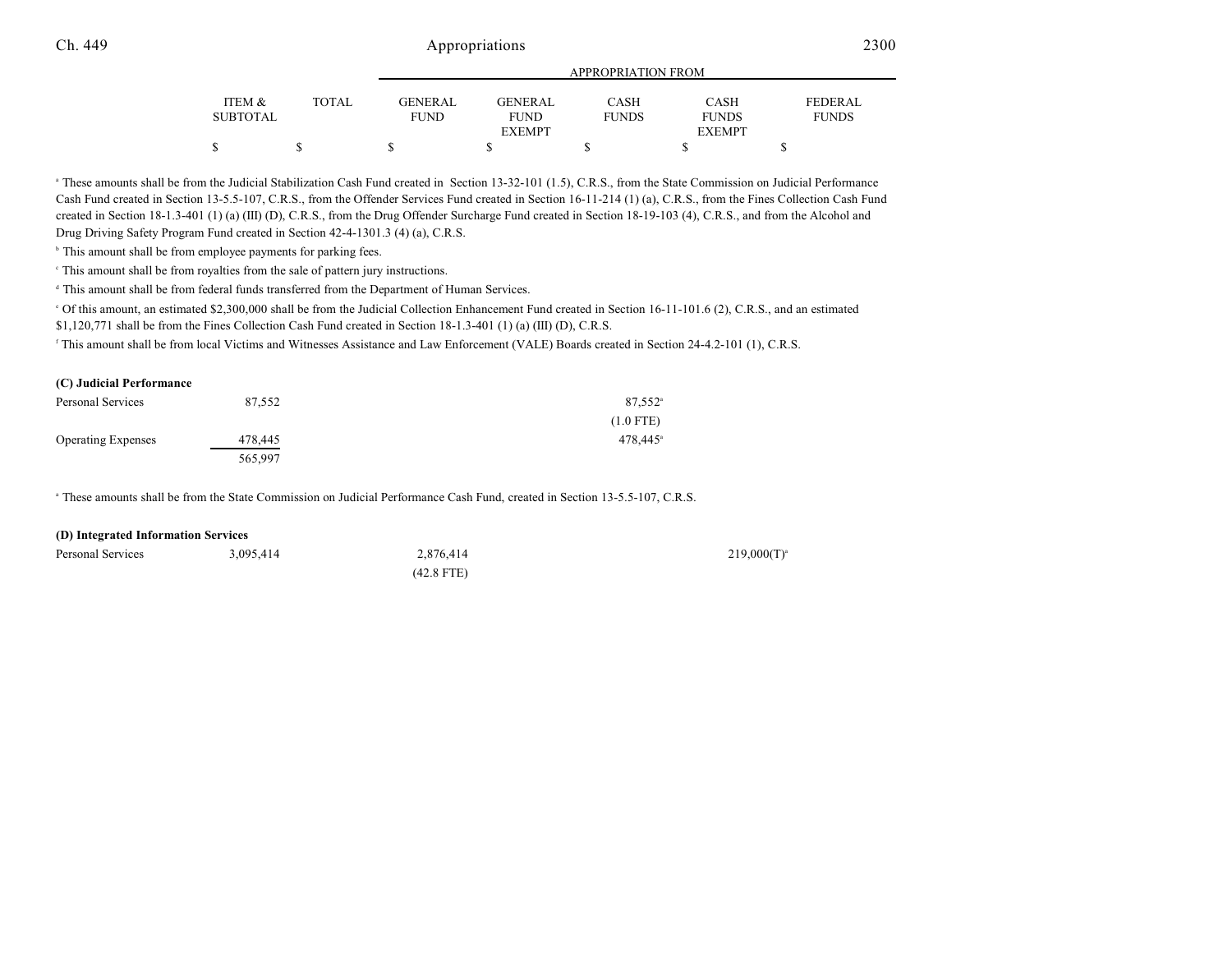| <b>Operating Expenses</b>      | 224,569              | 174,569            | 50,000 <sup>b</sup>    |
|--------------------------------|----------------------|--------------------|------------------------|
| <b>JAVA</b> Conversion         | 285,508              | 285,508            |                        |
|                                |                      | $(5.0$ FTE)        |                        |
| Capital Outlay                 | 15,025               | 15,025             |                        |
| Purchase of Services from      |                      |                    |                        |
| Computer Center                | 87,176               | 87,176             |                        |
|                                | 144,726              | 144,726            |                        |
| Multiuse Network Payments      | 311,928              | 311,928            |                        |
|                                | 270,689              | 270,689            |                        |
| Telecommunications             |                      |                    |                        |
| Expenses                       | 383,392              | 310,000            | 73,392 <sup>b</sup>    |
| <b>Communications Services</b> |                      |                    |                        |
| Payments                       | H <sub>3</sub> 486   | H <sub>3</sub> 486 |                        |
|                                | 11,708               | 11,708             |                        |
| Hardware Replacement           | <del>1,764,920</del> |                    | <del>1.764.920</del> ° |
|                                | 2,214,920            |                    | 2,214,920 <sup>b</sup> |
| Hardware/Software              |                      |                    |                        |
| Maintenance                    | 1,078,094            | 1,043,094          | $35,000^{\circ}$       |
|                                | 7,257,512            |                    |                        |
|                                | 7,724,045            |                    |                        |

This amount shall be from federal funds transferred from the Department of Public Safety, Division of Criminal Justice, and other State agencies.

 $\,^{\circ}$  These amounts shall be from various fees and other cost recoveries.

40,611,453 41,515,216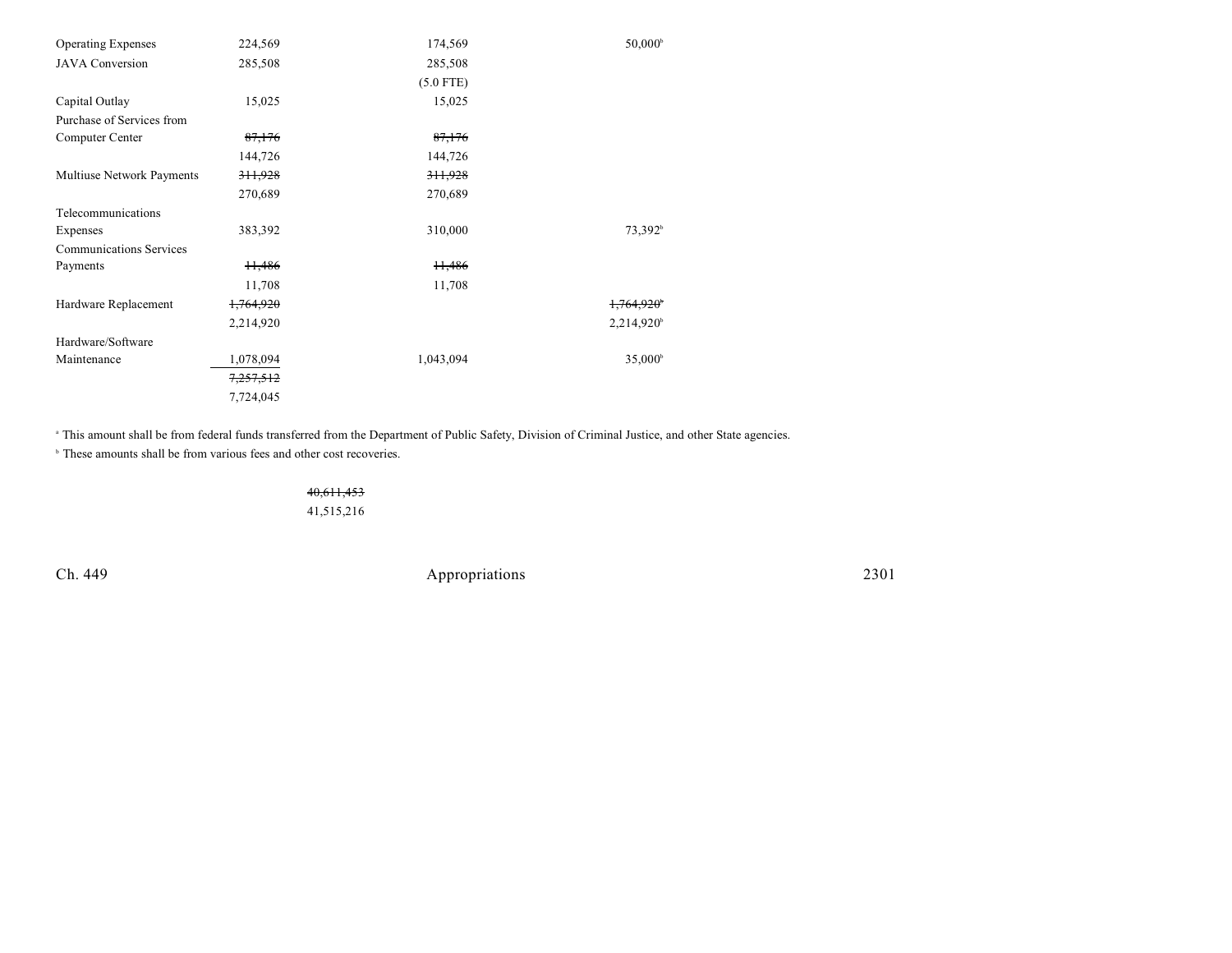## Appropriations 2302

|                                    |                           |              | <b>APPROPRIATION FROM</b>     |                                                |                         |                                              |                                |  |
|------------------------------------|---------------------------|--------------|-------------------------------|------------------------------------------------|-------------------------|----------------------------------------------|--------------------------------|--|
|                                    | ITEM &<br><b>SUBTOTAL</b> | <b>TOTAL</b> | <b>GENERAL</b><br><b>FUND</b> | <b>GENERAL</b><br><b>FUND</b><br><b>EXEMPT</b> | CASH<br><b>FUNDS</b>    | <b>CASH</b><br><b>FUNDS</b><br><b>EXEMPT</b> | <b>FEDERAL</b><br><b>FUNDS</b> |  |
|                                    | $\mathbb{S}$              | \$           | $\mathbb{S}$                  | \$                                             | \$                      | \$<br>\$                                     |                                |  |
| (3) TRIAL COURTS                   |                           |              |                               |                                                |                         |                                              |                                |  |
| Trial Court Programs <sup>84</sup> | 101,474,583               |              | 88,190,997                    |                                                | 13,283,586 <sup>a</sup> |                                              |                                |  |
|                                    | 101,437,715               |              | 88,154,129                    |                                                |                         |                                              |                                |  |
|                                    |                           |              | $(1,585.1$ FTE)               |                                                | $(86.9$ FTE)            |                                              |                                |  |
|                                    |                           |              | $(1,583.1$ FTE)               |                                                |                         |                                              |                                |  |
| Capital Outlay                     | 724,643                   |              | 724,643                       |                                                |                         |                                              |                                |  |
| <b>Mandated Costs</b>              | 12,364,550                |              | 11,829,550                    |                                                | $535,000^{\circ}$       |                                              |                                |  |
|                                    | 13,101,618                |              | 12,616,618                    |                                                | 485,000 <sup>b</sup>    |                                              |                                |  |
| Language Interpreters              | 2,705,561                 |              | 2,705,561                     |                                                |                         |                                              |                                |  |
|                                    | 2,883,666                 |              | 2,833,666                     |                                                | 50,000 <sup>b</sup>     |                                              |                                |  |
|                                    |                           |              | $(25.0$ FTE)                  |                                                |                         |                                              |                                |  |
| District Attorney Mandated         |                           |              |                               |                                                |                         |                                              |                                |  |
| $Costs$ <sup>85</sup>              | 1,962,733                 |              | 1,837,733                     |                                                | $125,000^{\circ}$       |                                              |                                |  |
| Sex Offender Surcharge Fund        |                           |              |                               |                                                |                         |                                              |                                |  |
| Program                            | 21,021                    |              | 21,021                        |                                                |                         |                                              |                                |  |
| Victim Compensation                | 9,654,000                 |              |                               |                                                | $9,115,000^{\circ}$     | 539,000 <sup>d</sup>                         |                                |  |
| Victim Assistance                  | 12,003,000                |              |                               |                                                | 11,651,000°             | 352,000 <sup>f</sup>                         |                                |  |
| Federal Funds and Other            |                           |              |                               |                                                |                         |                                              |                                |  |
| Grants                             | 1,141,627                 |              |                               |                                                | $363,000^{\circ}$       | 383,469 <sup>s</sup>                         | 395,158                        |  |
|                                    | 2,146,627                 |              |                               |                                                | 713,000 <sup>b</sup>    |                                              | 1,050,158                      |  |
|                                    |                           |              |                               |                                                |                         | $(6.0$ FTE)                                  | $(2.5$ FTE)                    |  |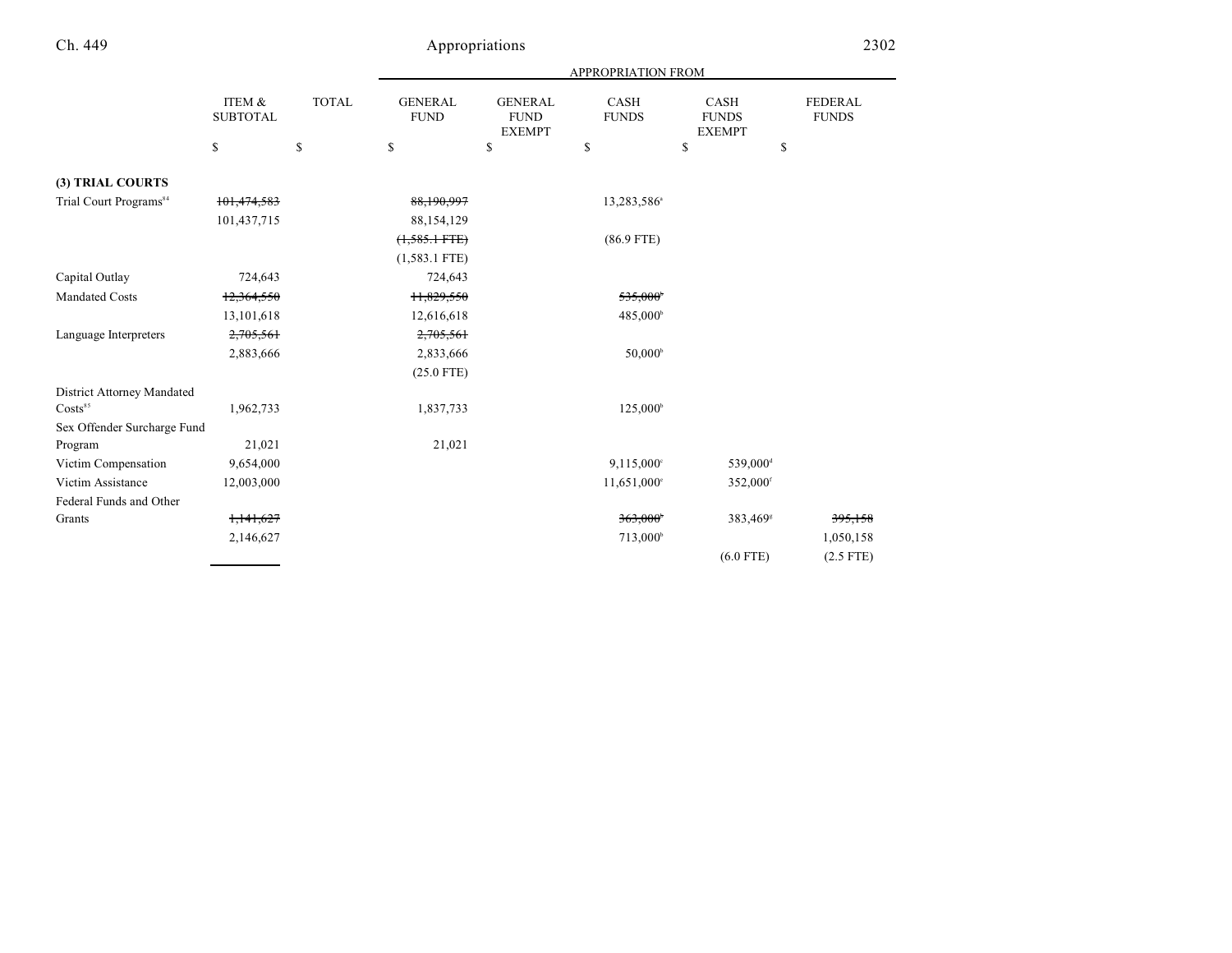#### 142,051,718

143,935,023

 Of this amount, an estimated \$10,673,586 shall be from the Judicial Stabilization Cash Fund created in Section 13-32-101 (1.5), C.R.S., an estimated \$2,600,000 <sup>a</sup> shall be from various fees and other cost recoveries, and an estimated \$10,000 shall be from the Water Adjudication Cash Fund created in Section 37-92-309 (4) (a), C.R.S.

<sup>b</sup> These amounts shall be from various fees, cost recoveries, and grants.

 This amount shall be from the Crime Victim Compensation Fund established in the office of the court administrator of each judicial district pursuant to Section <sup>c</sup> 24-4.1-117, C.R.S. These moneys are included for informational purposes as they are continuously appropriated by constitutional provision.

 This amount shall be from reserves in the Crime Victim Compensation Fund established in the office of the court administrator of each judicial district pursuant to d Section 24-4.1-117, C.R.S. These moneys are included for informational purposes as they are continuously appropriated under the Judicial Branch's Constitutional authority.

 This amount shall be from the Victims and Witnesses Assistance and Law Enforcement Fund established in the office of the court administrator of each judicial <sup>e</sup> district pursuant to Section 24-4.2-103 (1), C.R.S. These moneys are included for informational purposes as they are continuously appropriated under the Judicial Branch's Constitutional authority.

<sup>f</sup> This amount shall be from reserves in the Victims and Witnesses Assistance and Law Enforcement Fund established in the office of the court administrator of each judicial district pursuant to Section 24-4.2-103, C.R.S. These moneys are included for informational purposes as they are continuously appropriated under the Judicial Branch's Constitutional authority.

 Of this amount, an estimated \$256,890(T) shall be from federal funds appropriated in the Department of Public Safety and the Department of Human Services, and <sup>g</sup> an estimated \$126,579 shall be from cost recoveries, gifts, grants, and donations.

#### **(4) PROBATION AND RELATED SERVICES4, 86**

| Personal Services         | 49,547,518 | 45,255,148    | $4,292,370^{\circ}$ |
|---------------------------|------------|---------------|---------------------|
|                           | 49,501,502 | 45,209,132    |                     |
|                           |            | $(814.3$ FTE) | $(67.7$ FTE)        |
|                           |            | $(813.3$ FTE) |                     |
| <b>Operating Expenses</b> | 2,050,160  | 1,875,660     | $174.500^{\circ}$   |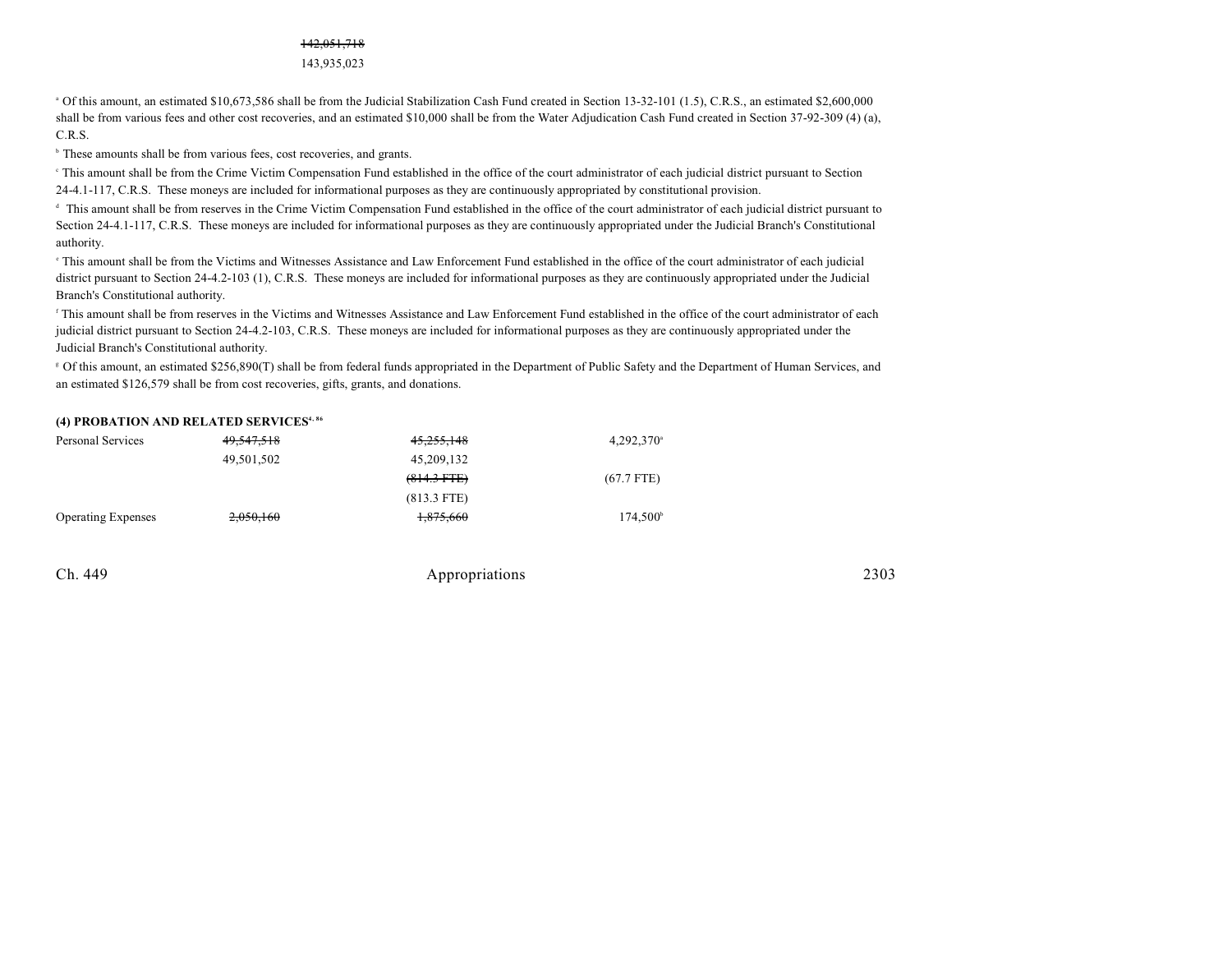|                             |                           |              | APPROPRIATION FROM            |                                                |                             |                                       |                                |
|-----------------------------|---------------------------|--------------|-------------------------------|------------------------------------------------|-----------------------------|---------------------------------------|--------------------------------|
|                             | ITEM &<br><b>SUBTOTAL</b> | <b>TOTAL</b> | <b>GENERAL</b><br><b>FUND</b> | <b>GENERAL</b><br><b>FUND</b><br><b>EXEMPT</b> | <b>CASH</b><br><b>FUNDS</b> | CASH<br><b>FUNDS</b><br><b>EXEMPT</b> | <b>FEDERAL</b><br><b>FUNDS</b> |
|                             | $\mathbb{S}$              | \$           | \$                            | \$                                             | \$                          | \$<br>\$                              |                                |
|                             | 2,137,391                 |              | 1,962,891                     |                                                |                             |                                       |                                |
| Capital Outlay              | 87,291                    |              | 87,291                        |                                                |                             |                                       |                                |
| Offender Treatment and      |                           |              |                               |                                                |                             |                                       |                                |
| Services <sup>87</sup>      | 5,935,077                 |              | 487,193                       |                                                | 3,797,884°                  | $1,650,000$ <sup>d</sup>              |                                |
| Alcohol/Drug Driving Safety |                           |              |                               |                                                |                             |                                       |                                |
| Contract                    | 4,613,219                 |              |                               |                                                | $4,613,219$ °               |                                       |                                |
|                             |                           |              |                               |                                                | $(86.2$ FTE)                |                                       |                                |
| Victims Grants              | 882,821                   |              |                               |                                                |                             | $882,821(T)^f$                        |                                |
|                             |                           |              |                               |                                                |                             | $(17.3$ FTE)                          |                                |
| S.B. 91-94                  | 1,906,837                 |              |                               |                                                |                             | $1,906,837(T)^*$                      |                                |
|                             | 1,475,276                 |              |                               |                                                |                             | $1,475,276(T)^{s}$                    |                                |
|                             |                           |              |                               |                                                |                             | $(25.0$ FTE)                          |                                |
| Federal Funds and Other     |                           |              |                               |                                                |                             |                                       |                                |
| Grants                      | 3,688,739                 |              |                               |                                                | 1,190,000*                  | 1,737,985                             | 760,754                        |
|                             | 4,663,739                 |              |                               |                                                | $1,690,000$ <sup>h</sup>    |                                       | 1,235,754                      |
|                             |                           |              |                               |                                                | $(2.0$ FTE)                 | $(17.8$ FTE)                          | $(12.5$ FTE)                   |
|                             |                           | 68, 711, 662 |                               |                                                |                             |                                       |                                |
|                             |                           | 69,296,316   |                               |                                                |                             |                                       |                                |
|                             |                           |              |                               |                                                |                             |                                       |                                |

<sup>a</sup> Of this amount, an estimated \$3,627,835 shall be from the Offender Services Fund created in Section 16-11-214 (1) (a), C.R.S., and an estimated \$664,535 shall be from the Drug Offender Surcharge Fund created in Section 18-19-103 (4), C.R.S.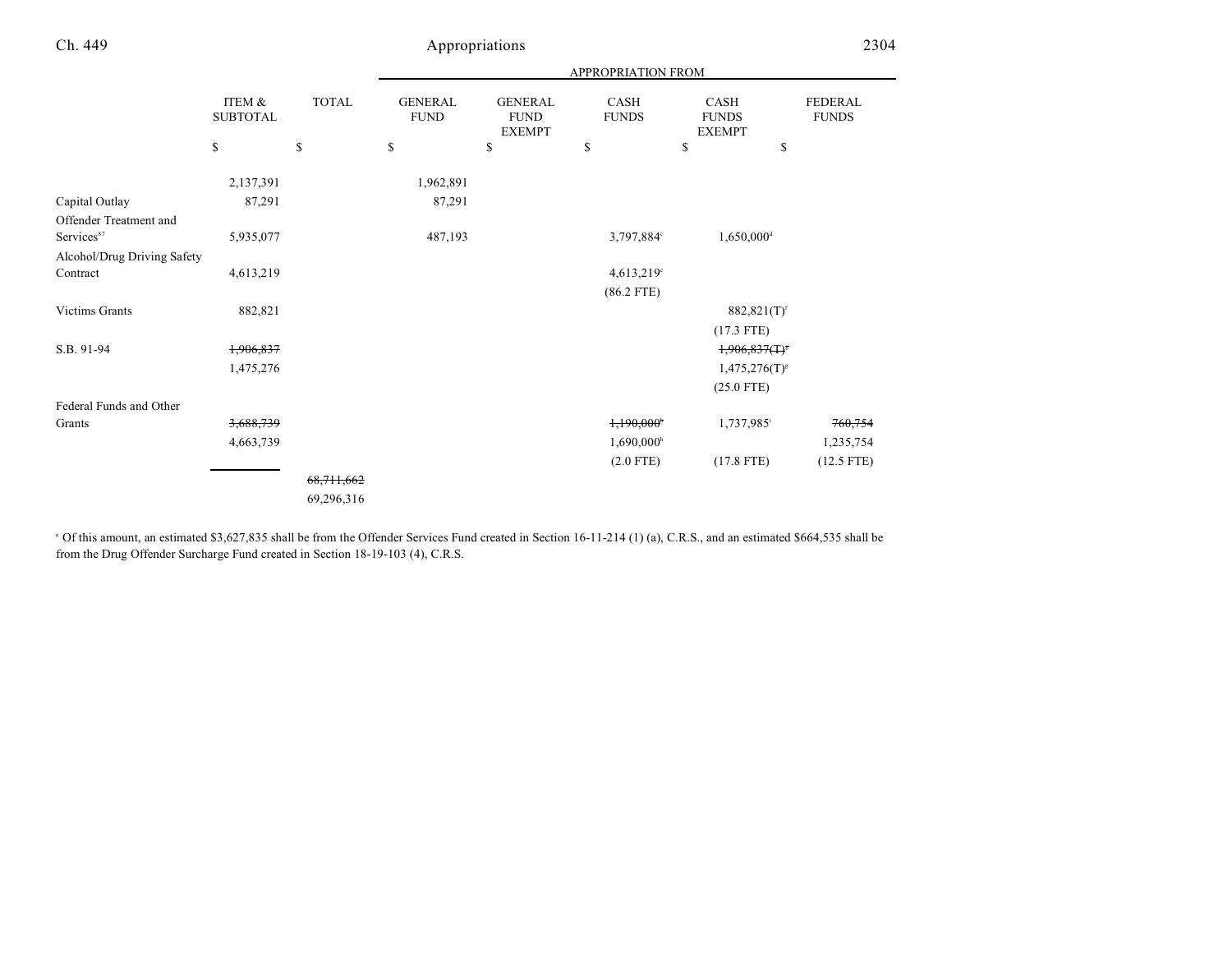<sup>b</sup> Of this amount, an estimated \$94,500 shall be from the Offender Services Fund pursuant to Section 16-11-214 (1) (a), C.R.S., and an estimated \$80,000 shall be from various fees and cost recoveries.

 $\degree$  Of this amount, an estimated \$2,849,640 shall be from the Offender Services Fund created in Section 16-11-214 (1) (a), C.R.S., an estimated \$463,215 shall be from the Drug Offender Surcharge Fund created in Section 18-19-103 (4), C.R.S., an estimated \$275,029 shall be from the Sex Offender Surcharge Fund created in Section 18-21-103 (3), C.R.S., and an estimated \$210,000 shall be from various fees and cost recoveries.

<sup>d</sup> Of this amount, \$1,500,000 shall be from reserves in the Offender Services Fund created in Section 16-11-214 (1) (a), C.R.S., and \$150,000(T) shall be from federal funds transferred from the Department of Public Safety, Division of Criminal Justice.

<sup>e</sup> This amount shall be from the Alcohol and Drug Driving Safety Program Fund created in Section 42-4-1301.3 (4) (a), C.R.S.

 Of this amount, an estimated \$705,000 shall be from grants from local Victims and Witnesses Assistance and Law Enforcement (VALE) Boards pursuant to Section <sup>f</sup> 24-4.2-105 (2.5) (a) (II), C.R.S., and an estimated \$177,821 shall be from state Victims Assistance and Law Enforcement grant funds appropriated in the Department of Public Safety, Division of Criminal Justice.

<sup>g</sup> This amount shall be from the Department of Human Services, Division of Youth Corrections.

 $h$  This amount shall be from various fees, cost recoveries, and grants.

<sup>1</sup> Of this amount, an estimated \$915,422 shall be from cost recoveries, gifts, grants and donations, and an estimated \$822,563(T) shall be from federal funds from the Department of Public Safety, the Department of Human Services, and the Department of Education.

#### **(5) PUBLIC DEFENDER<sup>88</sup>**

| Personal Services <sup>84</sup>  | 28.366.844 | 28,303,454    | $63,390$ <sup>*</sup> |
|----------------------------------|------------|---------------|-----------------------|
|                                  | 28,460,594 |               | $157,140^{\circ}$     |
|                                  |            | $(379.3$ FTE) | $(+.6$ FTE $)$        |
|                                  |            |               | $(3.6$ FTE)           |
| Health, Life, and Dental         | 1,436,316  | 1,436,316     |                       |
| Short-term Disability            | 26,253     | 26,253        |                       |
| <b>Salary Survey</b>             | 843.028    | 843,028       |                       |
| S.B. 04-257 Amortization         |            |               |                       |
| <b>Equalization Disbursement</b> | 164,566    | 164,566       |                       |
| <b>Operating Expenses</b>        | 831,264    | 815,514       | $15,750^{\circ}$      |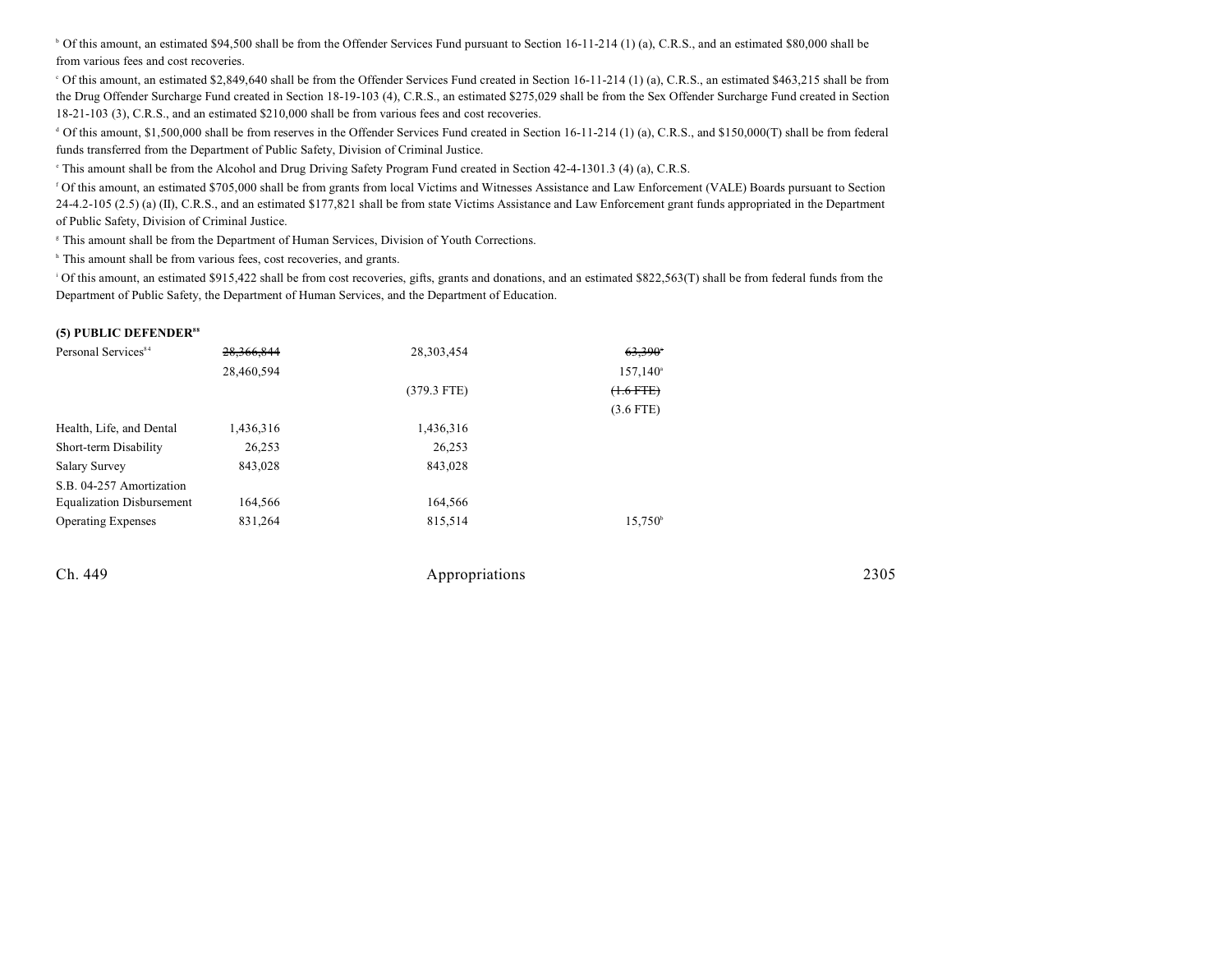|                           |                           |              | <b>APPROPRIATION FROM</b>     |                                                |                      |                                       |                                |
|---------------------------|---------------------------|--------------|-------------------------------|------------------------------------------------|----------------------|---------------------------------------|--------------------------------|
|                           | ITEM &<br><b>SUBTOTAL</b> | <b>TOTAL</b> | <b>GENERAL</b><br><b>FUND</b> | <b>GENERAL</b><br><b>FUND</b><br><b>EXEMPT</b> | CASH<br><b>FUNDS</b> | CASH<br><b>FUNDS</b><br><b>EXEMPT</b> | <b>FEDERAL</b><br><b>FUNDS</b> |
|                           | \$                        | \$           | \$                            | \$                                             | \$                   | \$                                    | \$                             |
| Purchase of Services from |                           |              |                               |                                                |                      |                                       |                                |
| Computer Center           | 12,633                    |              | 12,633                        |                                                |                      |                                       |                                |
| Multiuse Network Payments | 198,251                   |              | 198,251                       |                                                |                      |                                       |                                |
|                           | 209,236                   |              | 209,236                       |                                                |                      |                                       |                                |
| Vehicle Lease Payments    | 47,309                    |              | 47,309                        |                                                |                      |                                       |                                |
|                           | 53,256                    |              | 53,256                        |                                                |                      |                                       |                                |
| Capital Outlay            | 73,615                    |              | 73,615                        |                                                |                      |                                       |                                |
| Leased Space/Utilities    | 2,599,818                 |              | 2,599,818                     |                                                |                      |                                       |                                |
| <b>Automation Plan</b>    | 489,746                   |              | 489,746                       |                                                |                      |                                       |                                |
| <b>Contract Services</b>  | 18,000                    |              | 18,000                        |                                                |                      |                                       |                                |
| <b>Mandated Costs</b>     | 2,048,699                 |              | 2,048,699                     |                                                |                      |                                       |                                |
|                           | 2,531,618                 |              | 2,531,618                     |                                                |                      |                                       |                                |
| Grants                    | 14,938                    |              |                               |                                                |                      | $14,938(T)$ <sup>c</sup>              |                                |
|                           |                           | 37,171,280   |                               |                                                |                      |                                       |                                |
|                           |                           | 37,764,881   |                               |                                                |                      |                                       |                                |

<sup>a</sup> This amount shall be from the Offender Services Fund created in Section 16-11-214 (1) (a), C.R.S.

 $<sup>b</sup>$  This amount shall be from training fees.</sup>

This amount shall be from federal funds transferred from the Department of Public Safety, Division of Criminal Justice. <sup>c</sup>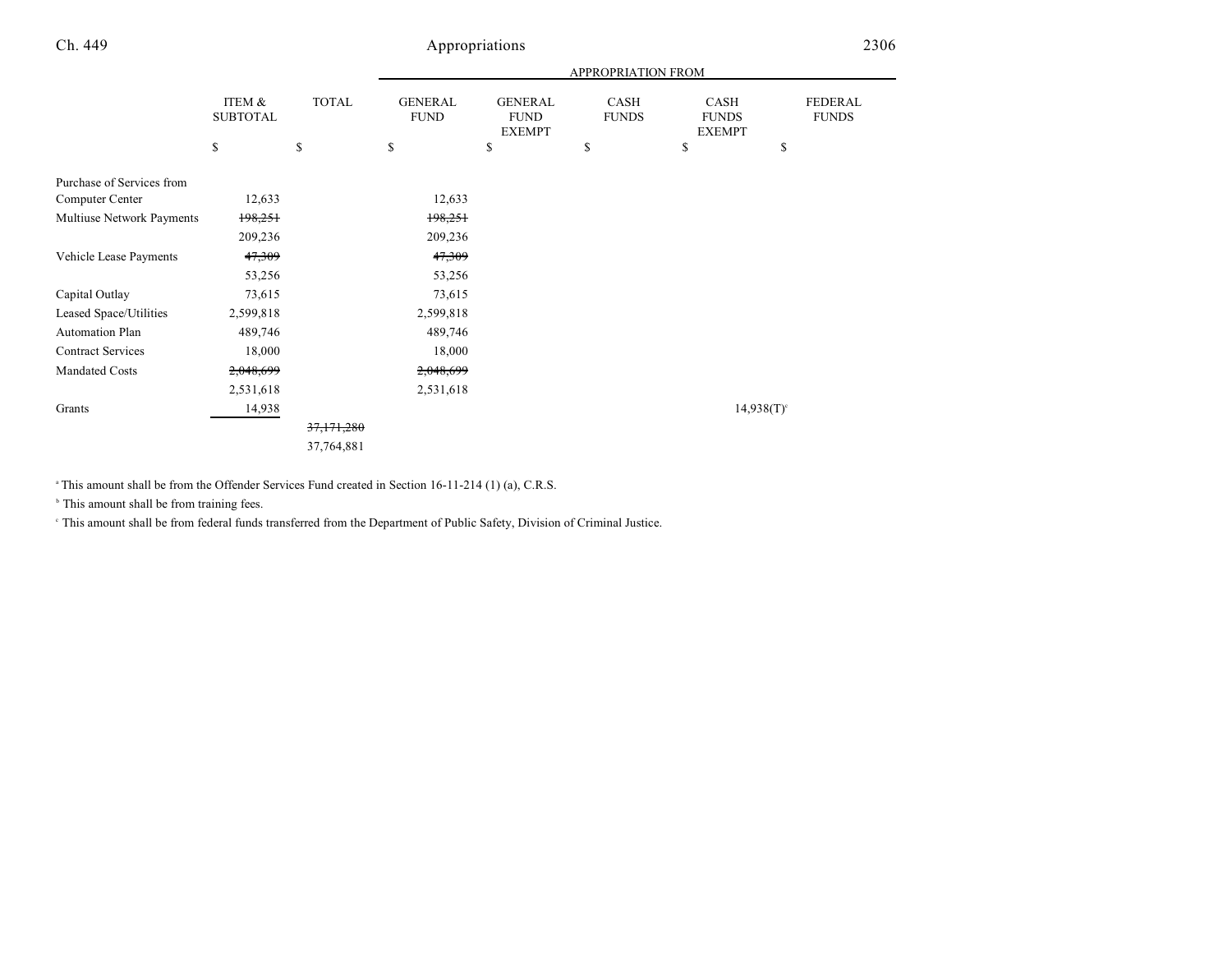## **(6) ALTERNATE DEFENSE COUNSEL<sup>89</sup>**

| Personal Services <sup>84</sup>  | 456,747    |            | 456,747     |                      |
|----------------------------------|------------|------------|-------------|----------------------|
|                                  |            |            | $(5.0$ FTE) |                      |
| Health, Life, and Dental         | 16,953     |            | 16,953      |                      |
| Short-term Disability            | 456        |            | 456         |                      |
| <b>Salary Survey</b>             | 10,983     |            | 10,983      |                      |
| S.B. 04-257 Amortization         |            |            |             |                      |
| <b>Equalization Disbursement</b> | 2,857      |            | 2,857       |                      |
| <b>Operating Expenses</b>        | 34,630     |            | 26,630      | $8.000$ <sup>a</sup> |
| Purchase of Services from        |            |            |             |                      |
| Computer Center                  | 950        |            | 950         |                      |
| Leased Space                     | 47,426     |            | 47,426      |                      |
| Conflict of Interest Contracts   | 16,299,606 |            | 16,299,606  |                      |
| <b>Mandated Costs</b>            | 1,420,616  |            | 1,420,616   |                      |
|                                  |            | 18,291,224 |             |                      |

<sup>a</sup> This amount shall be from training fees.

## **(7) OFFICE OF THE CHILD'S REPRESENTATIVE<sup>90</sup>**

| Personal Services <sup>84</sup>  | 1,597,393 | 1,597,393   |
|----------------------------------|-----------|-------------|
|                                  |           | $(4.0$ FTE) |
| Health, Life, and Dental         | 63,054    | 63,054      |
| Short-term Disability            | 1,753     | 1,753       |
| <b>Salary Survey</b>             | 40,544    | 40,544      |
| S.B. 04-257 Amortization         |           |             |
| <b>Equalization Disbursement</b> | 10,987    | 10,987      |
| <b>Operating Expenses</b>        | 130,836   | 130,836     |
|                                  |           |             |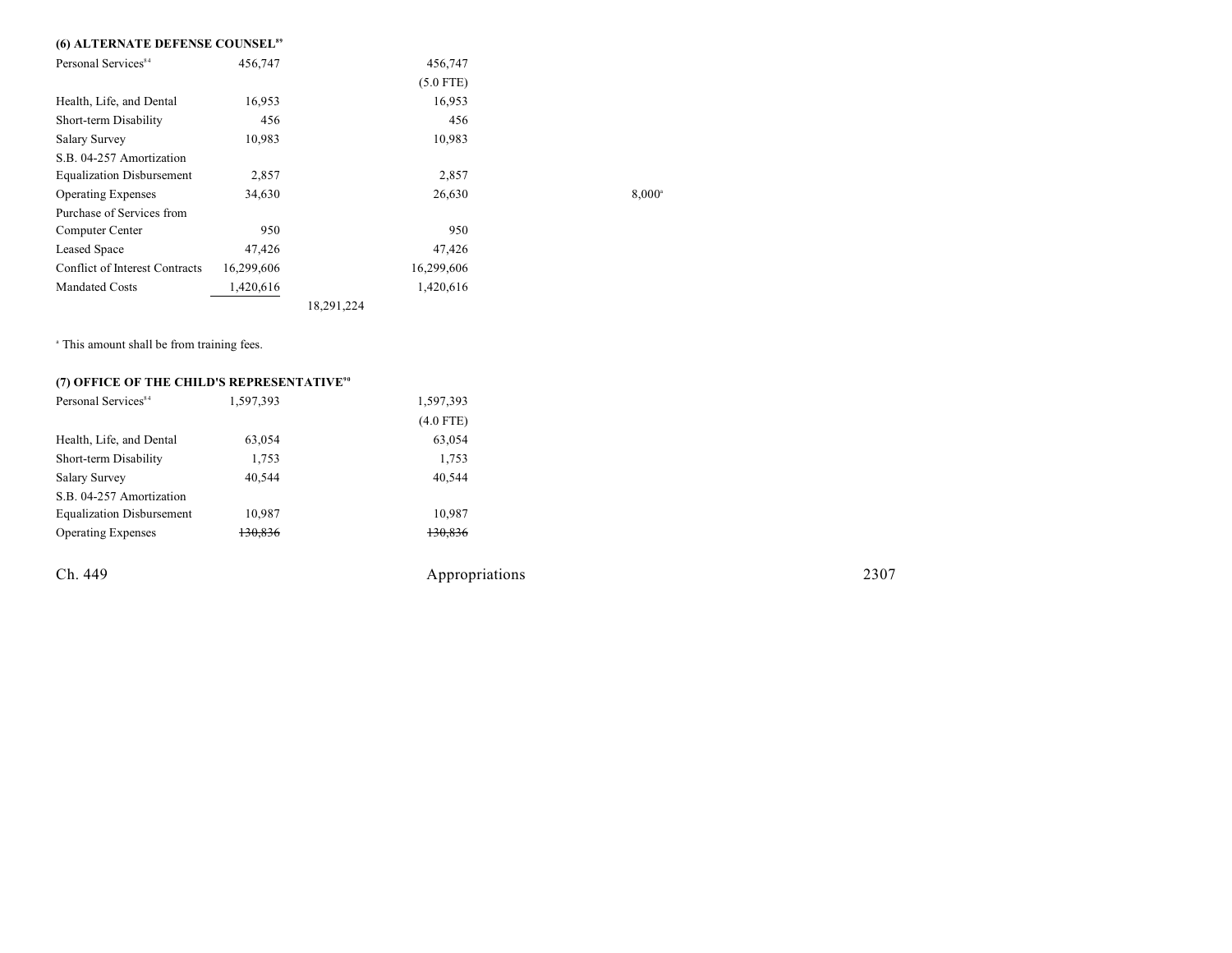|                           |                           |               | <b>APPROPRIATION FROM</b>     |                                                |                      |                                       |                                |
|---------------------------|---------------------------|---------------|-------------------------------|------------------------------------------------|----------------------|---------------------------------------|--------------------------------|
|                           | ITEM &<br><b>SUBTOTAL</b> | <b>TOTAL</b>  | <b>GENERAL</b><br><b>FUND</b> | <b>GENERAL</b><br><b>FUND</b><br><b>EXEMPT</b> | CASH<br><b>FUNDS</b> | CASH<br><b>FUNDS</b><br><b>EXEMPT</b> | <b>FEDERAL</b><br><b>FUNDS</b> |
|                           | \$                        | \$            | \$                            | \$                                             | \$                   | \$                                    | \$                             |
|                           | 135,127                   |               | 135,127                       |                                                |                      |                                       |                                |
| Purchase of Services from |                           |               |                               |                                                |                      |                                       |                                |
| Computer Center           | 1,040                     |               | 1,040                         |                                                |                      |                                       |                                |
| Leased Space              | 130,949                   |               | 130,949                       |                                                |                      |                                       |                                |
| <b>CASA</b> Contracts     | 20,000                    |               | 20,000                        |                                                |                      |                                       |                                |
| Training                  | 28,000                    |               | 28,000                        |                                                |                      |                                       |                                |
| Court Appointed Counsel   | 10,321,014                |               | 10,321,014                    |                                                |                      |                                       |                                |
|                           | 10,610,038                |               | 10,610,038                    |                                                |                      |                                       |                                |
| <b>Mandated Costs</b>     | 11,228                    |               | 11,228                        |                                                |                      |                                       |                                |
|                           |                           | 12,356,798    |                               |                                                |                      |                                       |                                |
|                           |                           | 12,650,113    |                               |                                                |                      |                                       |                                |
|                           |                           |               |                               |                                                |                      |                                       |                                |
| <b>TOTALS PART VIII</b>   |                           |               |                               |                                                |                      |                                       |                                |
| $(JUDICIAL)^{2,3}$        |                           | \$333,941,818 | \$259,513,004                 |                                                | \$63,360,875         | \$9,901,692*                          | \$1,166,247                    |
|                           |                           | \$338,259,606 | \$261,505,113                 |                                                | \$64,910,225         | \$9,548,021 <sup>a</sup>              | \$2,296,247                    |

 $^{\circ}$  Of this amount,  $$6,134,467$  \$5,780,796 contains a (T) notation.

**FOOTNOTES** -- The following statements are referenced to the numbered footnotes throughout section 2.

2 All Departments, Totals -- The General Assembly requests that copies of all reports requested in other footnotes contained in this act be delivered to the Joint Budget Committee and the majority and minority leadership in each house of the General Assembly. Until such time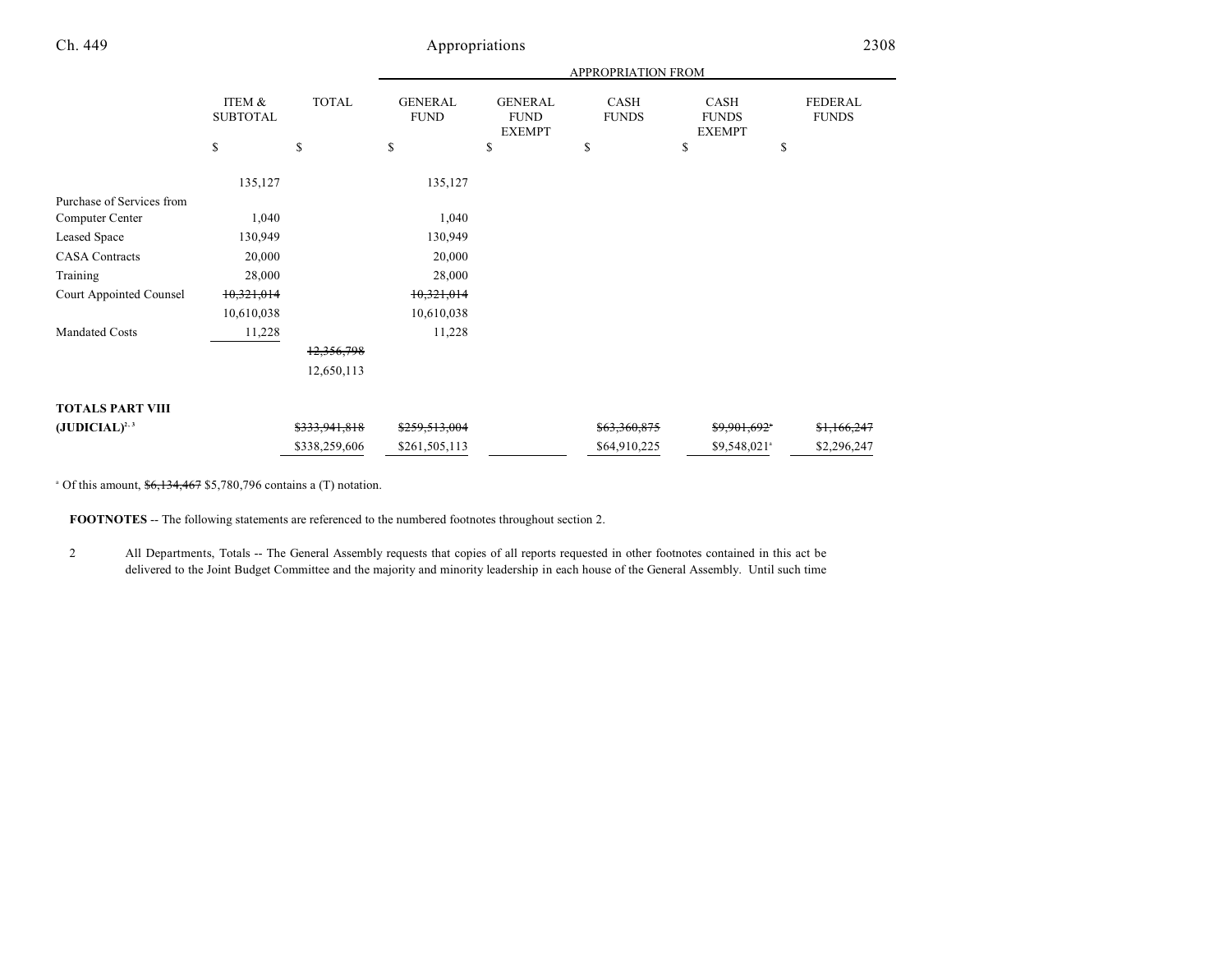as the Secretary of State publishes the code of Colorado regulations and the Colorado register in electronic form pursuant to section 24-4-103 (11) (b), C.R.S., each principal department of the state is requested to produce its rules in an electronic format that is suitable for public access through electronic means. Such rules in such format should be submitted to the Office of Legislative Legal Services for publishing on the Internet. Alternatively, the Office of Legislative Legal Services may provide links on its internet web site to such rules. It is the intent of the General Assembly that this be done within existing resources.

- 3 (Governor lined through this provision. See L. 2006, p. 2896.)
- 4 (Governor lined through this provision. See L. 2006, p. 2896.)
- 84 Judicial Department, Supreme Court/Court of Appeals, Appellate Court Programs; Trial Courts, Trial Court Programs; Public Defender, Personal Services; Alternate Defense Counsel, Personal Services, Office of the Child's Representative, Personal Services -- In accordance with Section 13-30-104 (3), C.R.S., funding is provided for a one-year increase in judicial compensation, as follows:

|                                   | Current Salary | Increase | FY 2006-07 |
|-----------------------------------|----------------|----------|------------|
| Chief Justice, Supreme Court      | 122,352        | 3,304    | 125,656    |
| Associate Justice, Supreme Court  | 119.739        | 3,233    | 122,972    |
| Chief Judge, Court of Appeals     | 117,631        | 3,176    | 120,807    |
| Associate Judge, Court of Appeals | 114.996        | 3,105    | 118,101    |
| District Court Judge              | 110.255        | 2,977    | 113,232    |
| County Court Judge                | 105,513        | 2.849    | 108,362    |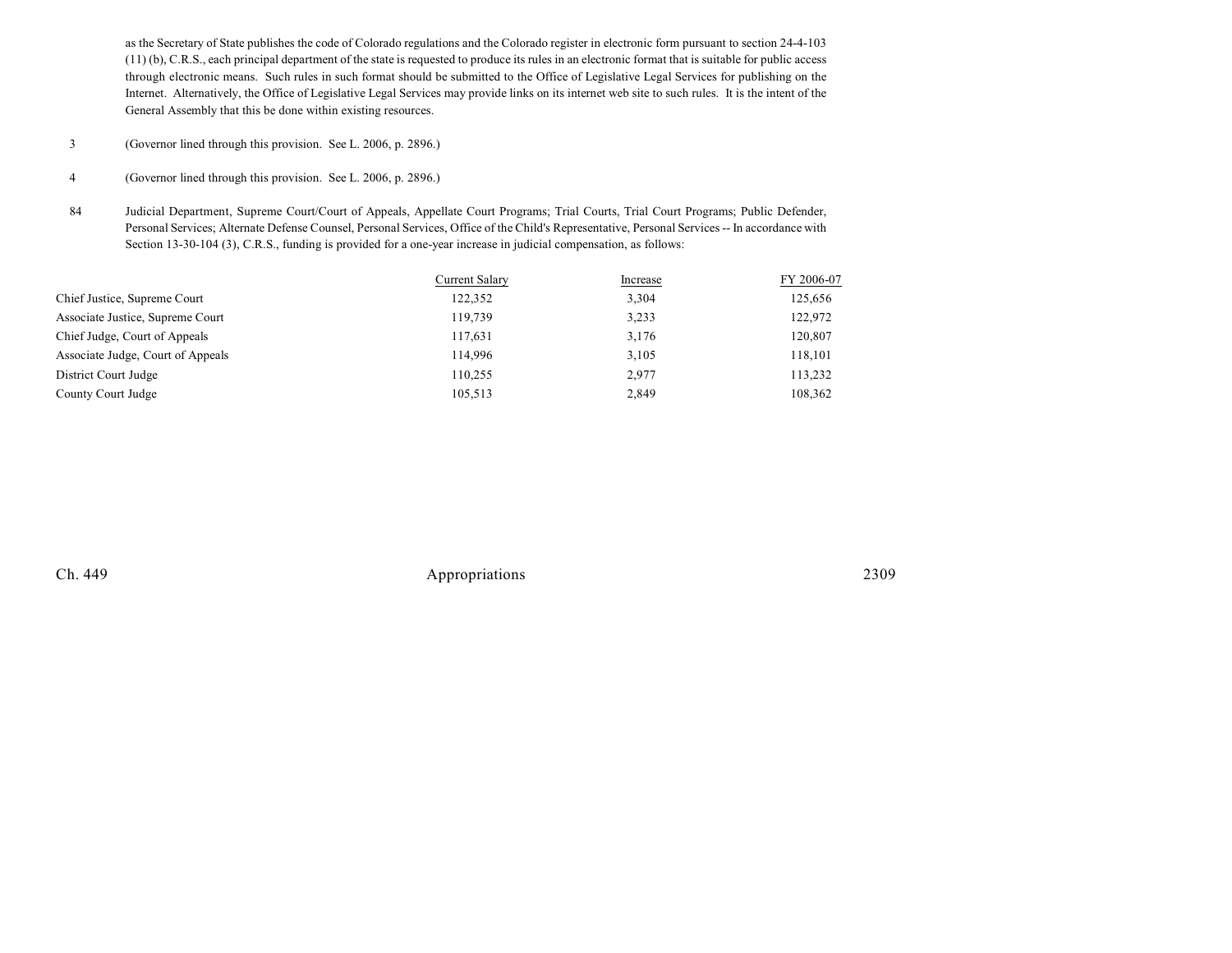Judicial increases are based upon the percentage salary survey increase received by ALJ III's. Funding is provided to maintain the salary of the Public Defender at the level of an associate judge of the Court Appeals, and to maintain the salary of the Alternate Defense Counsel and the Executive Director of the Office of the Child's Representative at the level of a district court judge.

- 85 Judicial Department, Trial Courts, District Attorney Mandated Costs -- District Attorneys in each judicial district shall be responsible for allocations made by the Colorado District Attorney's Council's Mandated Cost Committee. Any increases in this line item shall be requested and justified in writing by The Colorado District Attorney's Council, rather than the Judicial Department, through the regular appropriation and supplemental appropriation processes. As part of its annual budget request, the Judicial Department is requested to include a report by the Colorado District Attorney's Council detailing how the Mandated Costs appropriation is spent, how it is distributed, and the steps taken to control these costs.
- 86 Judicial Department, Probation and Related Services -- The Judicial Department is requested to provide by November 1 of each year a report on pre-release rates of recidivism and unsuccessful terminations and post-release recidivism rates among offenders in all segments of the probation population, including the following: Adult and juvenile intensive supervision; adult and juvenile minimum, medium, and maximum supervision; the female offender program; and the specialized drug offender program. The department is requested to include information about the disposition of pre-release failures and post-release recidivists, including how many offenders are incarcerated (in different kinds of facilities) and how many return to probation as the result of violations.
- 87 Judicial Department, Probation and Related Services, Offender Treatment and Services -- The Judicial Department is requested to provide by November 1 of each year a detailed report on the amount spent on testing, treatment, and assessments for offenders.
- 88 Judicial Department, Public Defender -- In addition to the transfer authority provided in section 24-75-110, C.R.S., up to 2.5 percent of the total Public Defender appropriation may be transferred between line items in the Public Defender's Office.
- 89 Judicial Department, Alternate Defense Counsel -- In addition to the transfer authority provided in section 24-75-110, C.R.S., up to 1.5 percent of the total Alternate Defense Counsel appropriation may be transferred between line items in the Alternate Defense Counsel's Office.
- 90 Judicial Department, Office of the Child's Representative -- In addition to the transfer authority provided in section 24-75-110, C.R.S., up to 2.5 percent of the total Office of the Child's Representative's appropriation may be transferred between line items in the Office of Child's Representative.